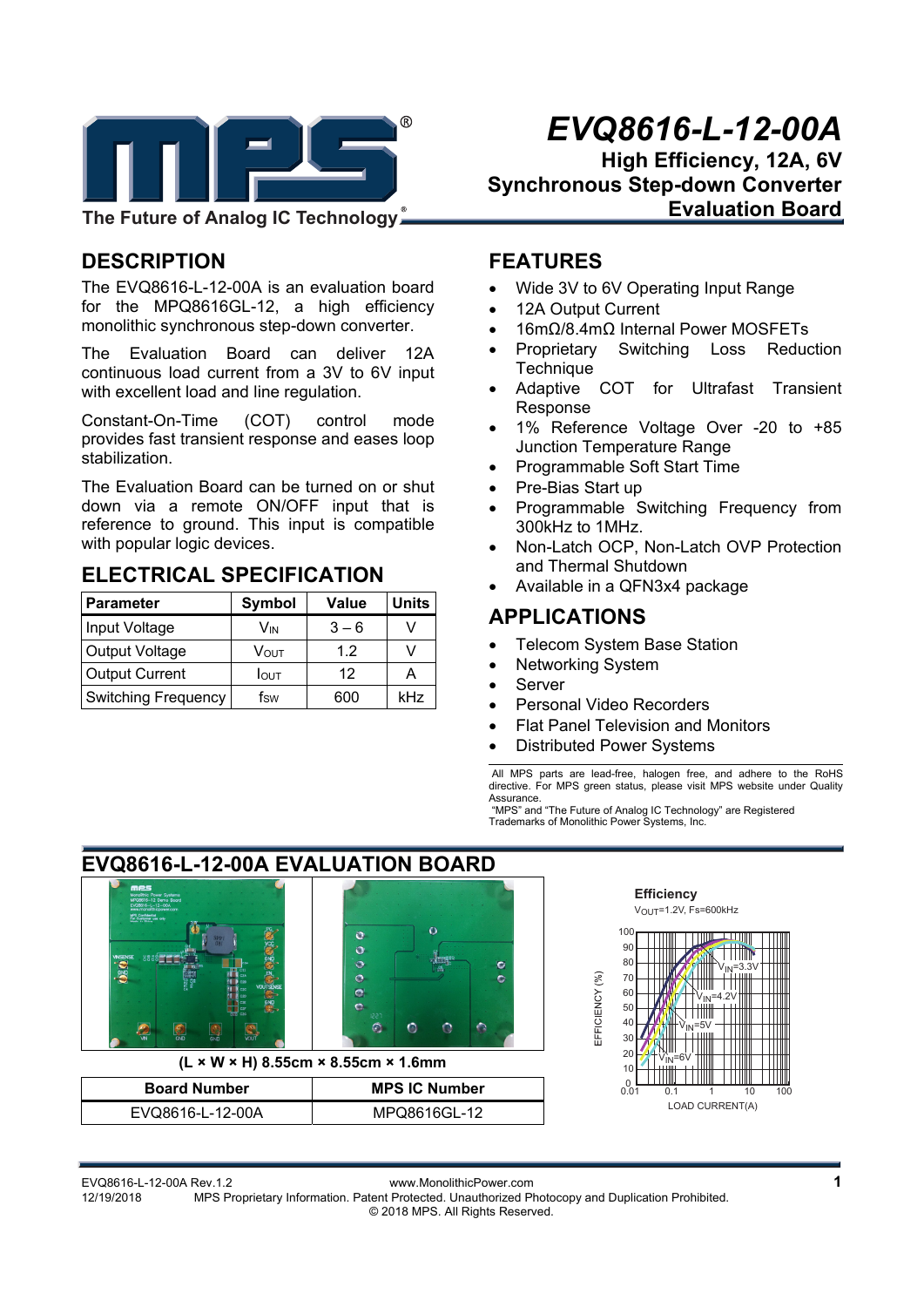

# **EVALUATION BOARD SCHEMATIC**



EVQ8616-L-12-00A Rev.1.2 www.MonolithicPower.com **2** 12/19/2018 MPS Proprietary Information. Patent Protected. Unauthorized Photocopy and Duplication Prohibited. © 2018 MPS. All Rights Reserved.

VINSENSE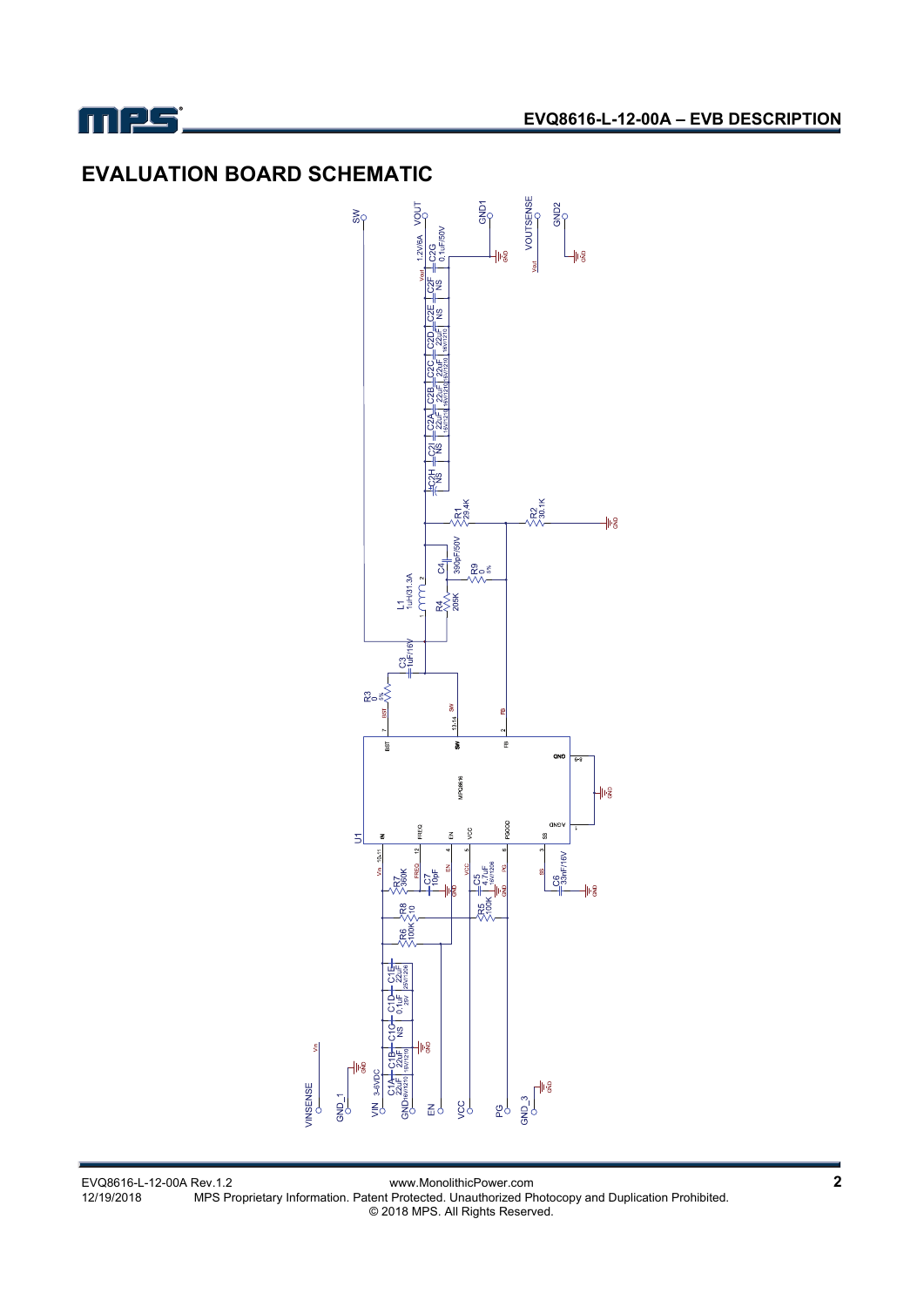

# **EVQ8616-L-12-00A BILL OF MATERIALS**

| Qty                     | Ref                                                                               | <b>Value</b> | <b>Description</b>                  | Package    | <b>Manufacture</b> | <b>Part Number</b> |
|-------------------------|-----------------------------------------------------------------------------------|--------------|-------------------------------------|------------|--------------------|--------------------|
| $\overline{7}$          | C <sub>1</sub> A, C <sub>1</sub> B,<br>C1C, C2A,<br>C2B, C2C,<br>C <sub>2</sub> D | $22\mu F$    | Ceramic Capacitor;<br>16V;X7R;      | 1210       | Murata             | GRM32ER71C226KE18L |
| 2                       | C1D, C2G                                                                          | $0.1\mu F$   | Ceramic Capacitor;<br>50V;X7R;0603; | 0603       | Murata             | GRM188R71H104KA93D |
| 1                       | C <sub>1</sub> E                                                                  | $22\mu F$    | Ceramic Capacitor;<br>25V;X5R       | 1206       | Murata             | GRM31CR61E226KE15  |
| $\overline{\mathbf{4}}$ | C2E, C2F,<br>C <sub>2</sub> H <sub>,C<sub>2</sub>I</sub>                          | <b>NS</b>    | Ceramic Capacitor;<br>16V;X7R;      | 1210       | Murata             | GRM32ER71C226KE18L |
| 1                       | C <sub>3</sub>                                                                    | $1\mu F$     | Ceramic Capacitor;<br>16V;X7R;0603; | 0603       | Murata             | GRM188R71C105KA12D |
| 1                       | C <sub>4</sub>                                                                    | 390pF        | Ceramic Capacitor;<br>50V;X7R;0603  | 0603       | <b>LION</b>        | 0603B391K500T      |
| 1                       | C <sub>5</sub>                                                                    | $4.7 \mu F$  | Ceramic Capacitor;<br>16V;X7R;1206  | 1206       | Murata             | GRM31CR71C475KA01  |
| 1                       | C <sub>6</sub>                                                                    | 33nF         | Ceramic Capacitor;<br>16V;X7R;0603; | 0603       | Murata             | GRM188R71C333KAO1D |
| 1                       | C7                                                                                | 10pF         | Ceramic Capacitor;<br>50V;X7R;0603; | 0603       | Murata             | GRM1885C1H100JA01  |
| 1                       | L1                                                                                | $1\muH$      | Inductor;1µH;1.72m<br>Ohm;31.3A     | <b>SMD</b> | <b>TOKO</b>        | FDU1250C-1R0M      |
| 1                       | R <sub>1</sub>                                                                    | 29.4k        | Film Resistor; 1%;                  | 0603       | Yageo              | RC0603FR-0729K4L   |
| 1                       | R <sub>2</sub>                                                                    | 30.1k        | Film Resistor; 1%;                  | 0603       | Yageo              | RC0603FR-0730K1L   |
| $\overline{2}$          | R3,R9                                                                             | $\mathbf 0$  | Film Resistor;5%;                   | 0603       | Yageo              | RC0603JR-070RL     |
| 1                       | R <sub>4</sub>                                                                    | 205k         | Film Resistor;1%                    | 0603       | Yageo              | RC0603FR-07205KL   |
| $\overline{2}$          | R5, R6                                                                            | 100k         | Film Resistor;1%;                   | 0603       | Yageo              | RC0603FR-07100KL   |
| 1                       | R7                                                                                | 360k         | Film Resistor;1%                    | 0603       | Yageo              | RC0603FR-07360KL   |
| 1                       | R <sub>8</sub>                                                                    | 10           | Film Resistor; 1%;                  | 0603       | Yageo              | RC0603FR-0710RL    |
| 1                       | U1                                                                                |              | Step Down<br>Converter              | QFN 3X4    | <b>MPS</b>         | MPQ8616GL-12       |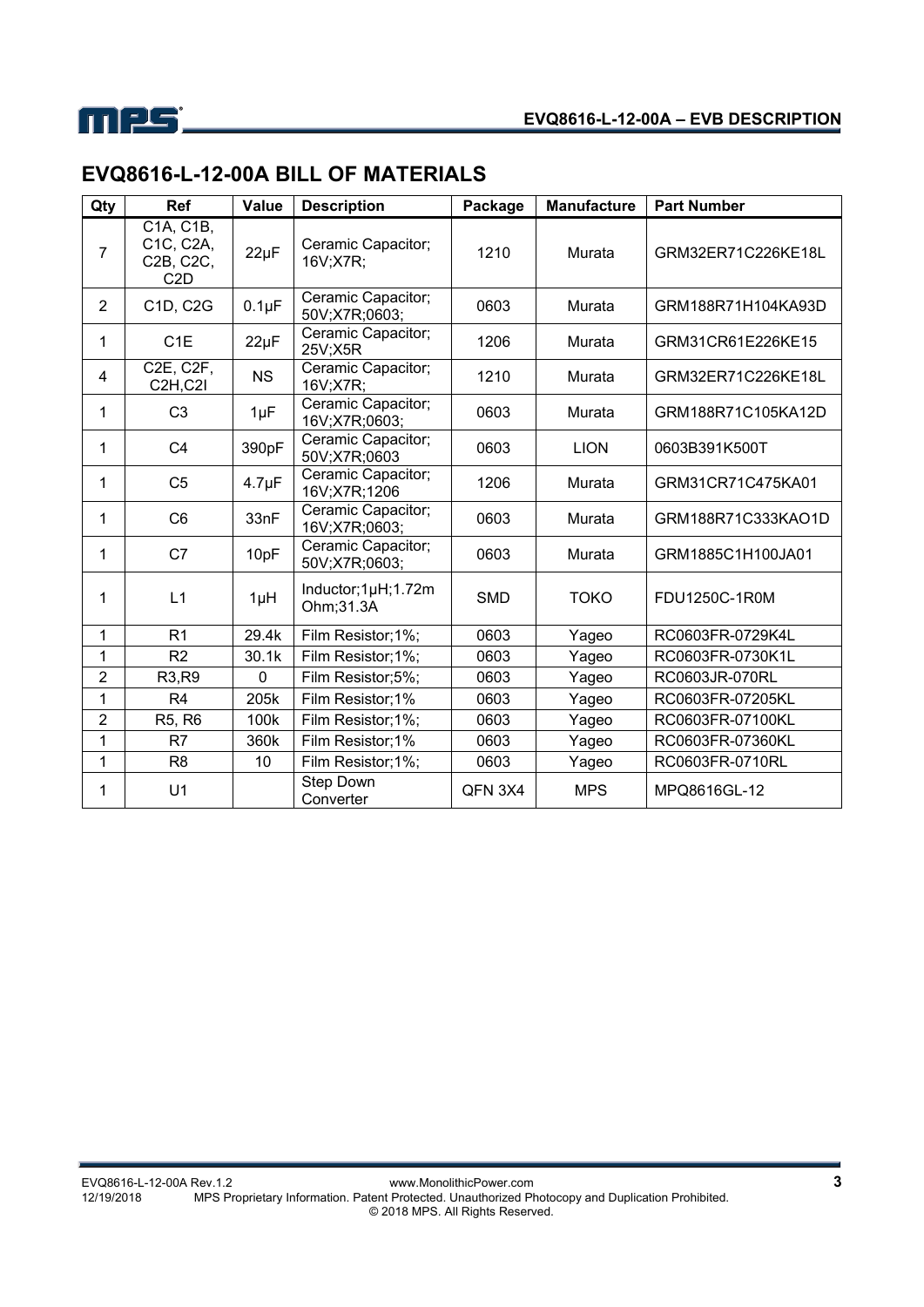

## **EVB TEST RESULTS**

**Performance waveforms are tested on the EVQ8616-L-12-00A.**  V<sub>IN</sub>=12V, V<sub>OUT</sub>=1.2V, L=1µH T<sub>A</sub>=+25°C, unless otherwise noted.



**Line Regulation**

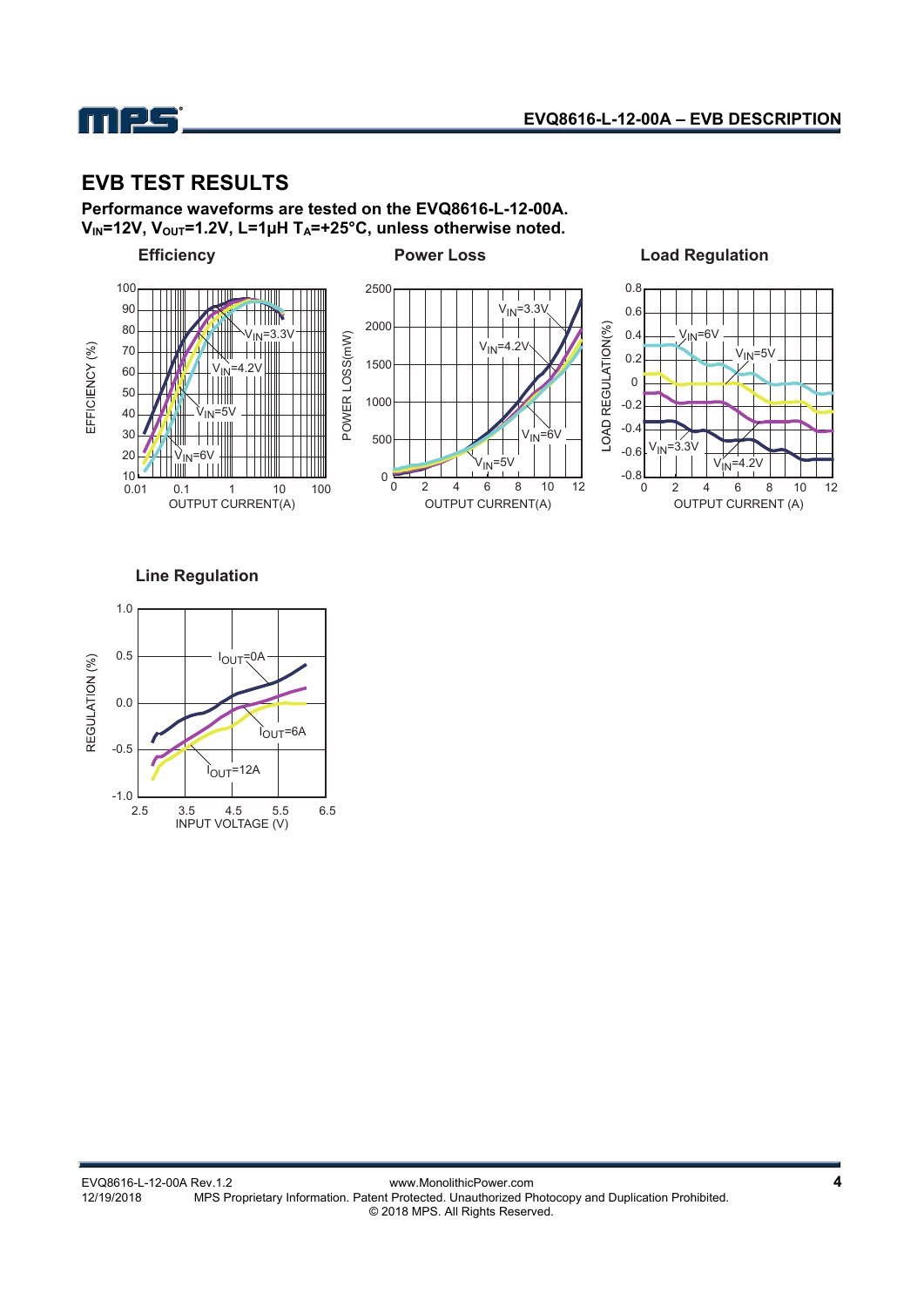

#### **EVB TEST RESULTS** *(continued)*

**Performance waveforms are tested on the EVQ8616-L-12-00A.**  V<sub>IN</sub>=12V, V<sub>OUT</sub>=1.2V, L=1µH T<sub>A</sub>=+25°C, unless otherwise noted.



MPS Proprietary Information. Patent Protected. Unauthorized Photocopy and Duplication Prohibited.

© 2018 MPS. All Rights Reserved.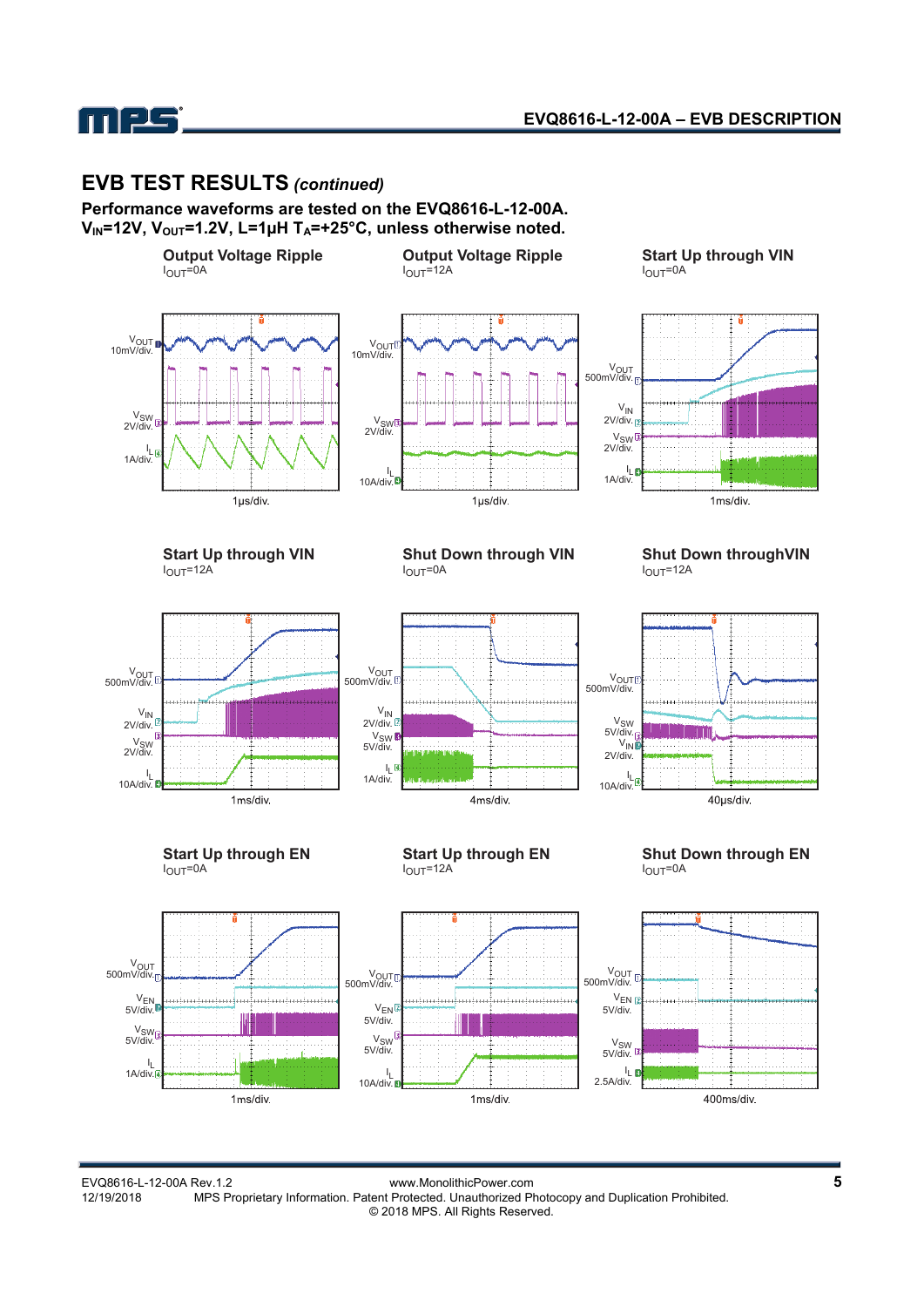# **EVB TEST RESULTS** *(continued)*

mes

**Performance waveforms are tested on the EVQ8616-L-12-00A.**  V<sub>IN</sub>=12V, V<sub>OUT</sub>=1.2V, L=1µH T<sub>A</sub>=+25°C, unless otherwise noted.



1ms/div.

20µs/div.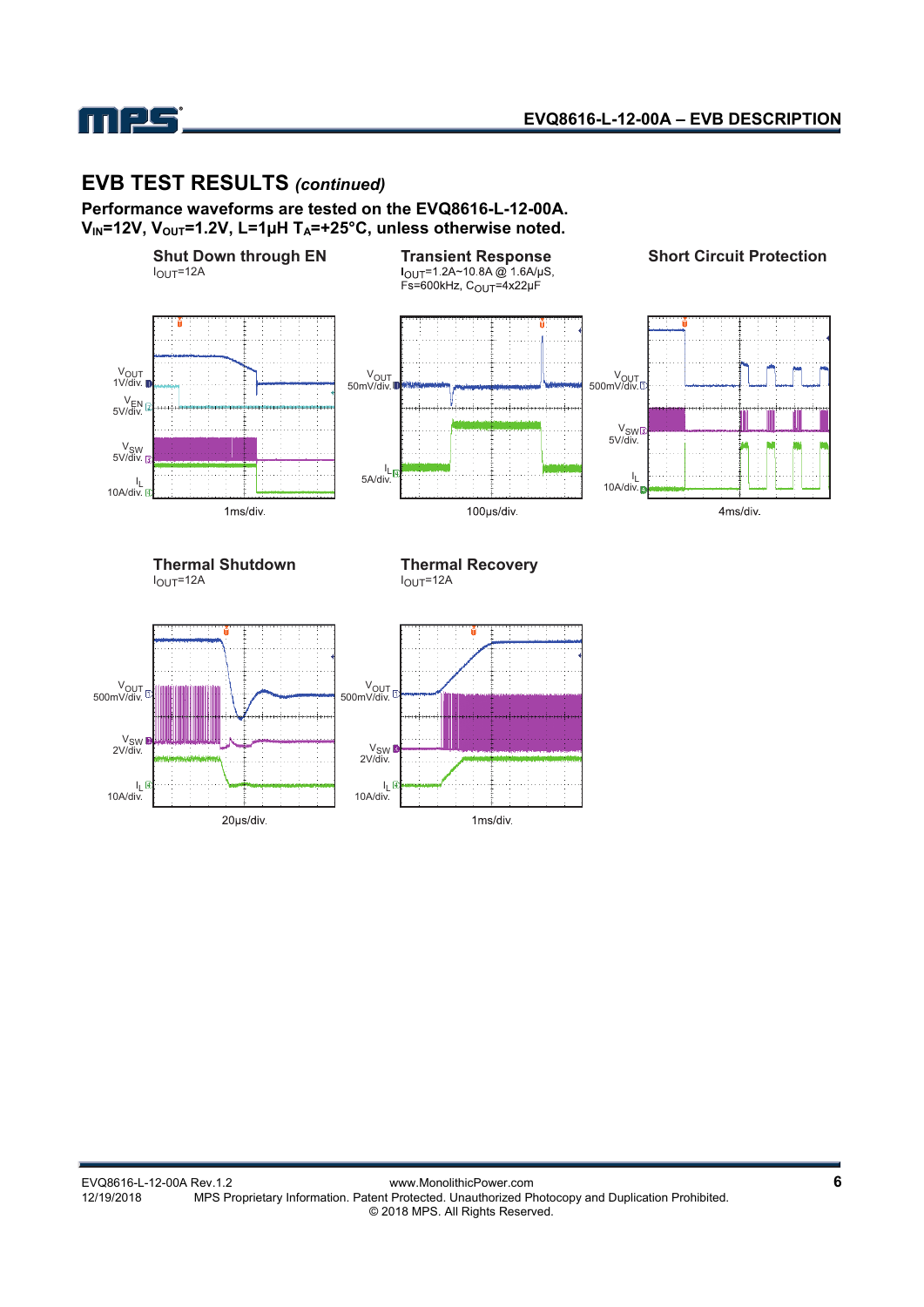

# **PRINTED CIRCUIT BOARD LAYOUT**







#### Figure 1: Top Silk Layer **Figure 2: Top Layer** Figure 2: Top Layer



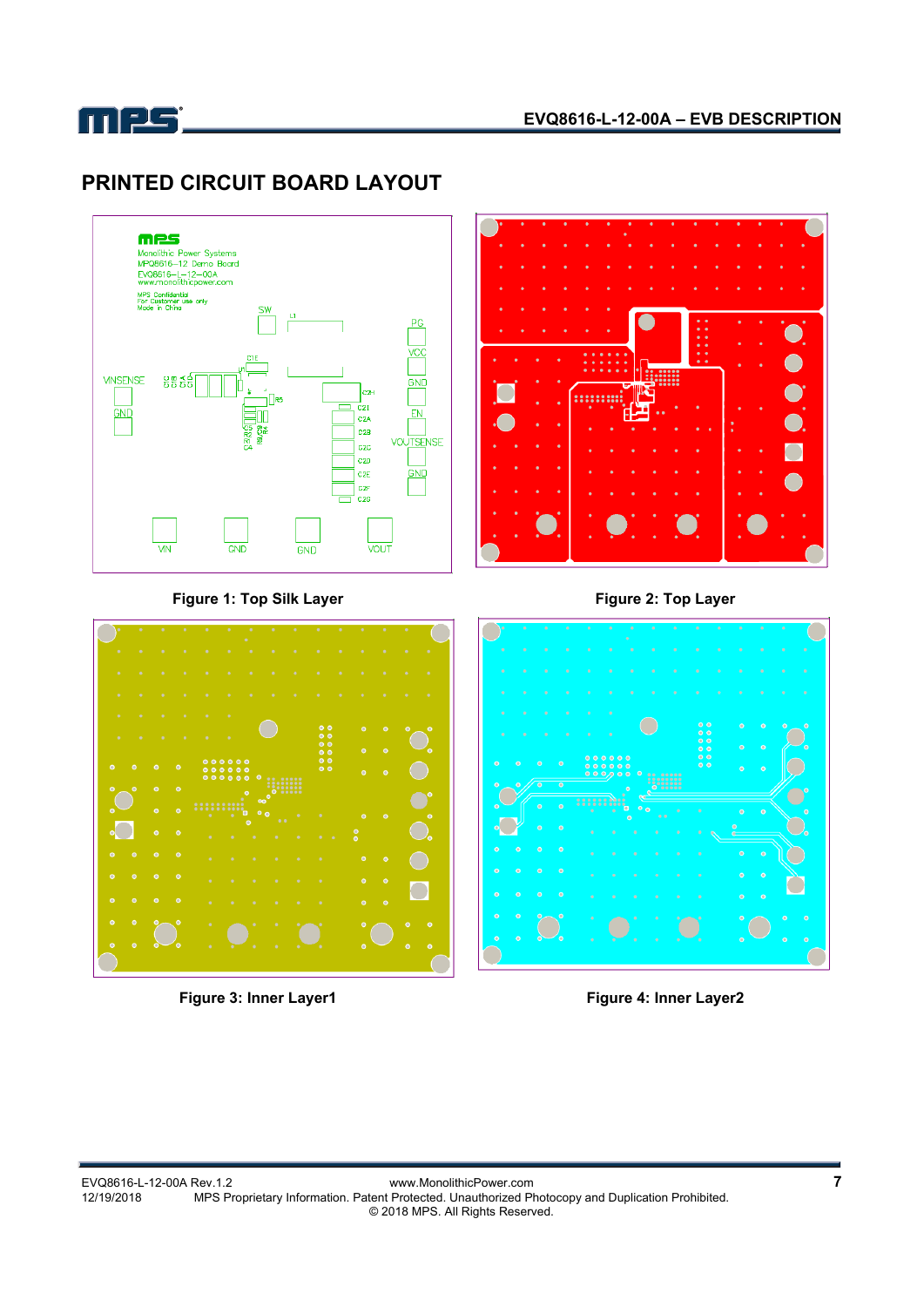



Figure 5: Bottom Layer **Figure 6: Bottom Silk Layer**